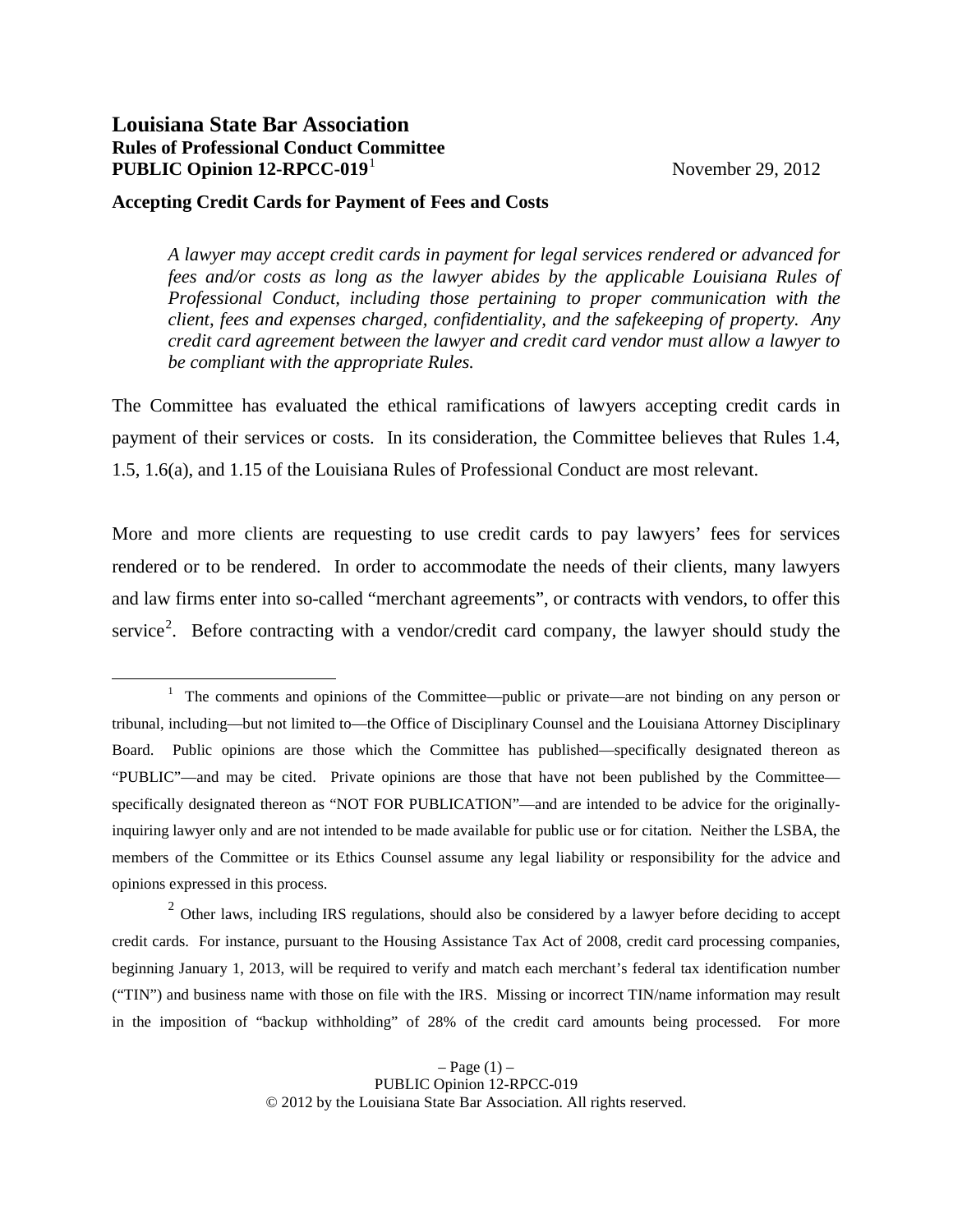agreement carefully to make sure that the obligations imposed would not require the lawyer to violate any of the Rules, and communicate to the client any special fee arrangements which may be required by the client's use of the credit card.<sup>[3](#page-1-0)</sup> Among the issues that the lawyer should consider are the following:

- (1) Does the lawyer intend to charge the clients for any "transaction fee" associated with the use of the credit card, and has the lawyer obtained the necessary informed consent to do so?
- (2) Does the credit card merchant require disclosures of any confidential information to

information on this topic, please see the April 2012 *California Bar Journal* article, *[New IRS Section 6050W What is](http://www.calbarjournal.com/April2012/TopHeadlines/TH2.aspx)  [it, and How it Affects Attorneys.](http://www.calbarjournal.com/April2012/TopHeadlines/TH2.aspx)*

 $\overline{a}$ 

<span id="page-1-0"></span> $3$  As "merchant agreements" or contracts may differ in content, it is not possible here to anticipate all of the possible variations. See Opinion 348, of the District of Columbia Bar III.A, which outlines several of the provisions which are found in typical agreements, some of which relate to fees charged and confidentiality, and which might not be known or understood by the client unless the lawyer communicates them to the client properly:

*"• Requirement that reimbursement of unused fees must be credited to the user's card and not paid by cash or check;* 

*• Requirement that the cardholder (client) have 'chargeback' rights pending resolution of a dispute (i.e., the credit card company has the right to access the lawyer's account to debit funds previously deposited into that account and charge them back to the cardholder),* 

*• Provision that in disputes, no 'chargeback' is made, but the client would not be charged until the matter is resolved (both parties would have an opportunity to submit evidence and have the matter resolved by the company's dispute resolution section);* 

*• Prohibition on charging for services before services are rendered;* 

*• Requirement that payments made to the lawyer by the credit card company be made through an approved Settlement Account."* 

> $-$  Page  $(2)$  – PUBLIC Opinion 12-RPCC-019 © 2012 by the Louisiana State Bar Association. All rights reserved.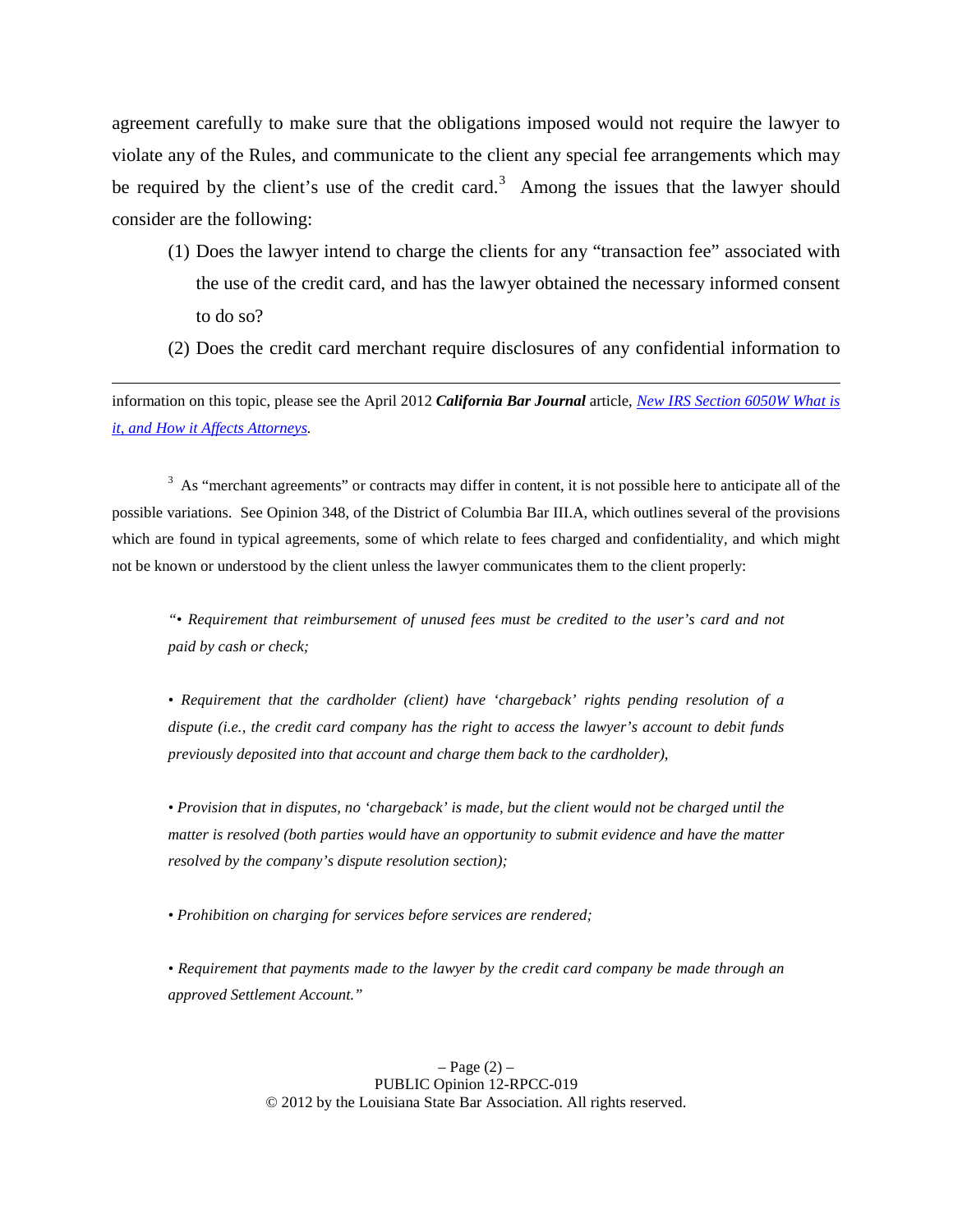process the charge, and has the client provided informed consent as to that disclosure?

- (3) Has the lawyer considered whether to link the credit card merchant agreement to an operating account or a trust account, given that the funds may be required to be held in trust?
- (4) If the lawyer elects to link the credit card to a trust account, has the lawyer provided that any "charge backs" must only come from the operating account to avoid unintentional conversions?

As the credit card arrangement is a special circumstance requiring the client's informed consent, in keeping with the Louisiana Rules of Professional Conduct the lawyer should communicate with the client, preferably in writing, regarding the obligations of the client and the lawyer under the credit card arrangement.<sup>[4](#page-2-0)</sup>

 The use of the credit card typically involves a "transaction fee", which often is calculated as a small percentage of the transaction amount.<sup>[5](#page-2-1)</sup> If the lawyer treats the transaction fee as an

Rule 1.0: (e) "*...(c)'Informed consent' denotes the agreement by a person to a proposed course of conduct after the lawyer has communicated adequate information and explanation about the material risks of and reasonably available alternatives to the proposed course of conduct*."

Rule 1.5(B): *"… The scope of the representation and the basis or rate of the fee and expenses for which the client will be responsible shall be communicated to the client, preferably in writing, before or within a reasonable time after commencing with the representation,…"*

<span id="page-2-1"></span><sup>5</sup> The Committee understands that the credit card vendor typically subtracts this transaction fee from the amount remitted to the lawyer. For instance, if the original charge amount was \$500.00 and the transaction fee is 2% of that amount, the credit card vendor would subtract \$10.00 from the remittance, credit the lawyer's bank

<span id="page-2-0"></span> <sup>4</sup> Rule 1.4 Communication: *"(a) A lawyer shall: (1) promptly inform the client of any decision or circumstance with respect to which the client's informed consent, as defined in Rule 1.0(e), is required by these Rules*;..."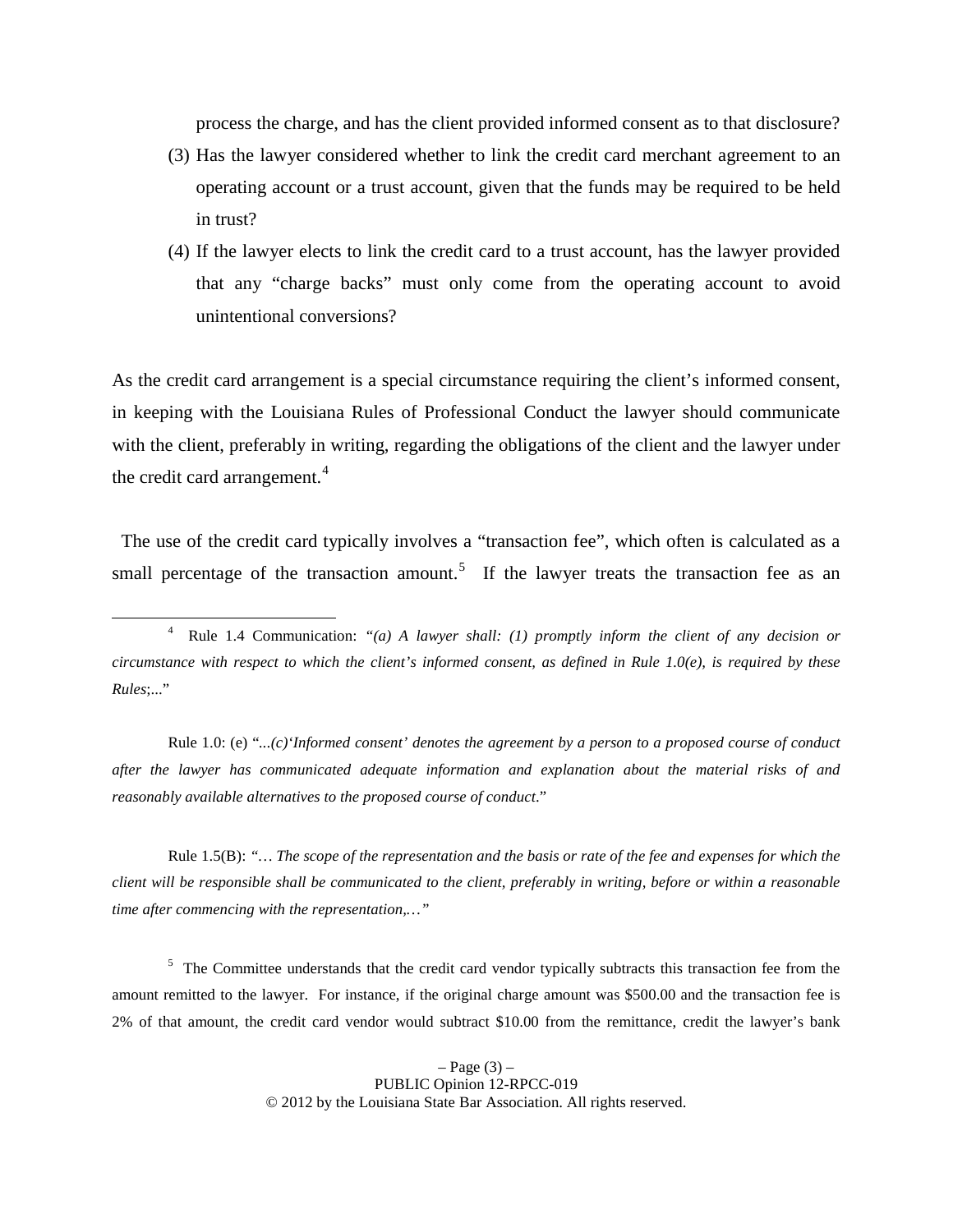overhead expense, the lawyer must make arrangements to treat the remittance received from the credit card company as a remittance in satisfaction of the entire amount owed. If the lawyer intends that the client still must pay the difference between the original charge amount and the remittance received (i.e., the "transaction fee"), then the lawyer must be certain to comply with Rule 1.8(e)(3) and obtain the informed consent of the client for such a charge.<sup>[6](#page-3-0)</sup> By way of example, if the client uses a credit card to pay a \$500.00 advance deposit with a lawyer subject to a 2% "transaction fee", and if the lawyer treats the "transaction fee" as an overhead expense, the lawyer must add \$10.00 from his operating account to the trust account such that the client enjoys the benefit of an undiminished \$500.00 trust balance as a result of the credit card transaction. Alternatively, with the informed consent of the client, the lawyer could reflect that the original intended trust balance of \$500.00 has been reduced to \$490.00 to offset the "transaction fee", thus leaving the client with a reduced trust balance of \$490.00 rather than the full \$500.00. Lawyers should be aware, however, that some credit card vendors prohibit the lawyer (merchant) from passing "transaction fees" through to the client (consumer). In such cases, the latter option described above would not be available to the lawyer, and the lawyer would be required to treat the "transaction fee" as an "overhead" cost.<sup>[7](#page-3-1)</sup> There is also a

account for \$490.00, and seek to bill and collect the entire \$500.00 from the client. The Committee does not believe this practice constitutes the impermissible sharing of a legal fee with a non-lawyer pursuant to Rule 5.4, and is aware of no authority to the contrary.

 $\overline{a}$ 

<span id="page-3-0"></span>6 Rule 1.8(e)(3) provides: "… *(3) Overhead costs of a lawyer's practice which are those not incurred by the lawyer solely for the purposes of a particular representation, shall not be passed on to a client. Overhead costs include, but are not necessarily limited to, office rent, utility costs, charges for local telephone service, office supplies, fixed asset expenses, and ordinary secretarial and staff services.* 

*With the informed consent of the client, the lawyer may charge as recoverable costs such items as computer legal research charges, long distance telephone expenses, postage charges, copying charges, mileage and outside courier service charges, incurred solely for the purposes of the representation undertaken for that client, provided they are charged at the lawyer's actual invoiced costs for these expenses…"*

<span id="page-3-1"></span>7 See Opinion 348, District of Columbia Bar, and footnote 9 therein: "… *At least one other jurisdiction considering this issue has found that the fees charged by the credit card company 'are legitimate costs that the attorney may pass on to the client.'" Utah State Bar Ethics Advisory Op. No. 97-06 (1997).*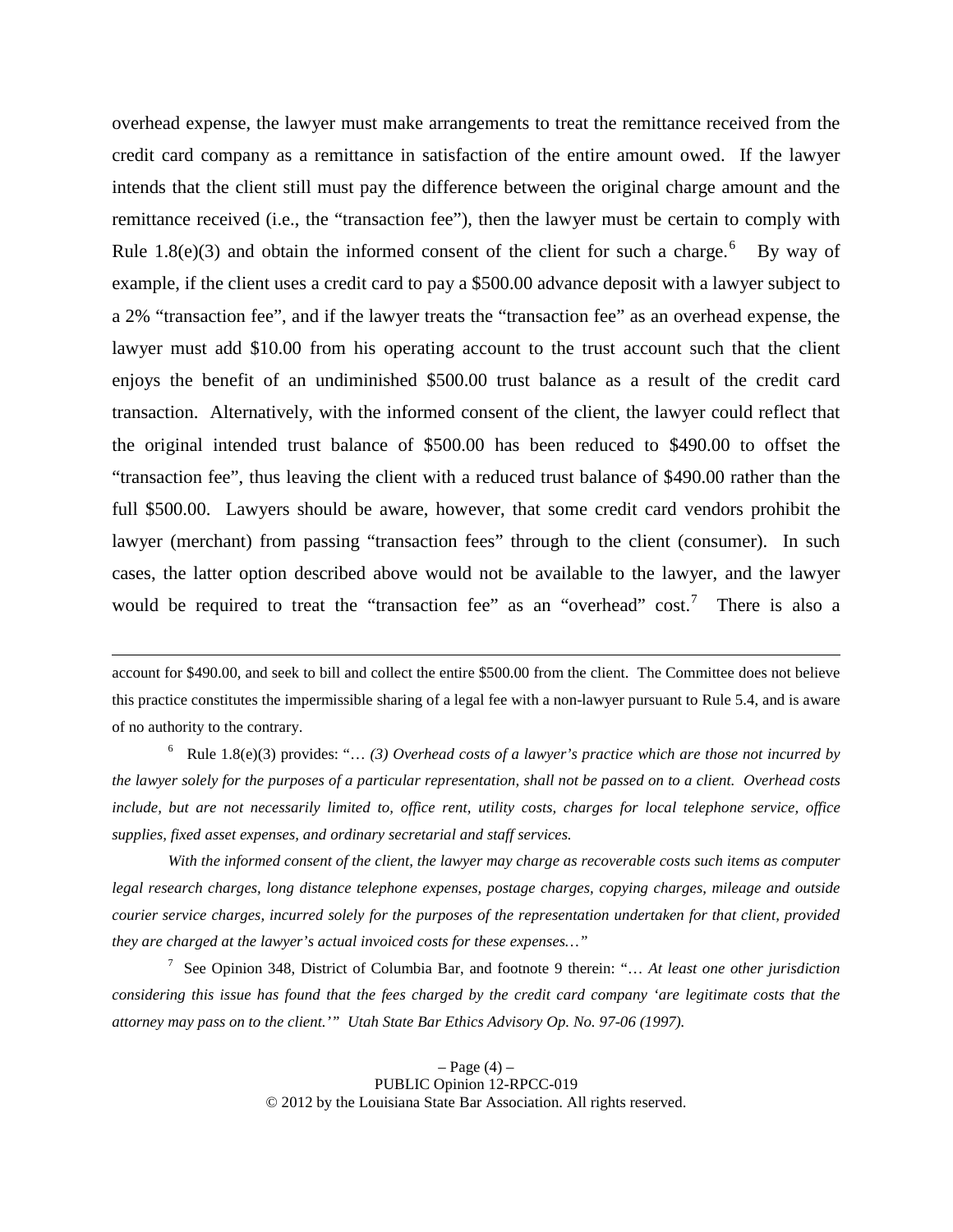distinction between a reasonable "transaction fee" and, for example, a monthly charge for a credit card processing machine that should only be considered as a non-recoverable overhead cost of the lawyer's practice.

Use of a credit card by the client may impose on the lawyer, under the lawyer's agreement with the credit card company, certain obligations to reveal confidential information, some of which the client may not understand would have to be revealed, such as the client's name, address and nature of the services provided. If the lawyer is unable to find or negotiate an agreement with the vendor/credit card company to use "service descriptions" of a generic nature, such as "services rendered," the lawyer must comply with Rule 1.6(a) by advising the client of the required disclosures and seeking the client's informed consent. Clients should also be informed that if there is a dispute regarding charges among the client, the lawyer and credit card vendor/company, confidential information may not be protected due to exceptions contained in Rule  $1.6<sup>8</sup>$  $1.6<sup>8</sup>$  $1.6<sup>8</sup>$ 

"Merchant agreements" or contracts usually require that the lawyer's credit card account must be linked to a bank account of the lawyer. This has significant implications if trust account funds are involved. In the event of a client dispute with regard to the lawyer's fee, depending on the terms of the "merchant agreement", the bank/credit card company may have the right to "charge back" the disputed amount to the lawyer's account, regardless of whether the bank account is a

See also Colorado Formal Ethics Op. 99 (1997) … *A lawyer cannot assume that a client who is paying a bill by credit card has impliedly authorized the attorney to disclose otherwise confidential information*.

Rule 1.5, Fees: "*(a) A lawyer shall not make an agreement for, charge, or collect an unreasonable fee or an unreasonable amount for expenses …"*

<span id="page-4-0"></span><sup>8</sup> Rule 1.6(a), Confidentiality of Information: "*...(a) A lawyer shall not reveal information relating to the representation of a client unless the client gives informed consent,....(b) A lawyer may reveal information relating to the representation of a client to the extent the lawyer reasonably believes necessary:…(5) to establish a claim or defense on behalf of the lawyer in a controversy between the lawyer and the client,…"*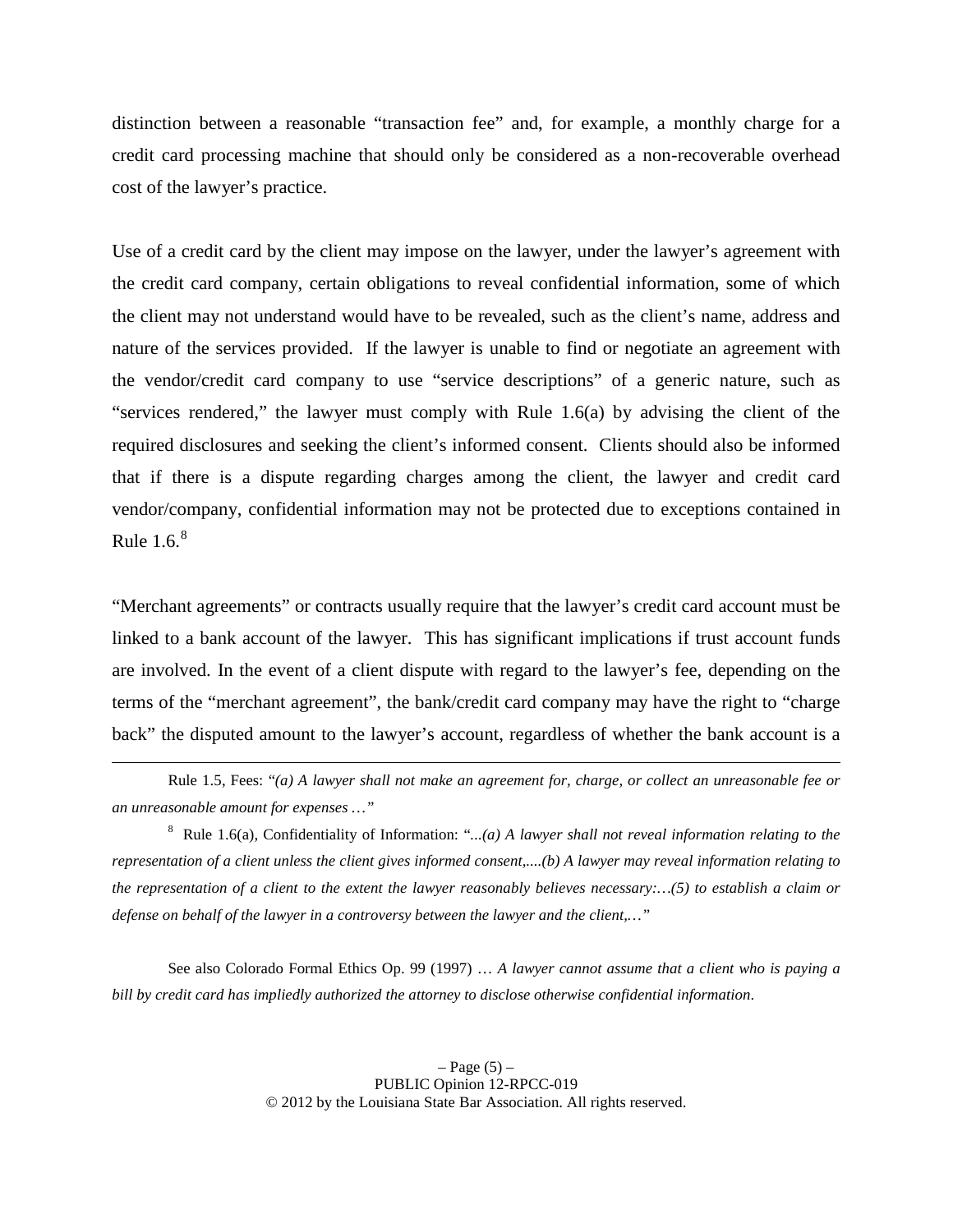trust account or an operating account. Assume that a lawyer appropriately has a trust account for the purpose of receiving advanced deposits for fees and/or costs. If (a) earned fees or funds for costs for a client have been transferred from the lawyer's trust account to the lawyer's operating account, (b) the client thereafter disputes the fees or costs, and (c) the credit card account is linked to the trust account, a "charge back" by the credit card company against the lawyer's trust account may result in a failure to safeguard or conversion of other clients' funds in violation of Rule  $1.15$ .<sup>[9](#page-5-0)</sup> On the other hand, if a lawyer's credit card processing account is linked to the lawyer's operating account, it would be a violation of Rule 1.15 to place advanced deposits for fees and/or costs provided by a client using a credit card directly into the operating account, as those funds should properly be placed in the trust account. In other instances, when a lawyer might be collecting a payment for work already performed and/or receiving a flat fee, the funds may be placed directly into the operating account, since the funds become the property of the lawyer when paid $10$ .

<span id="page-5-1"></span>10 For an explanation of the handling of client and third party funds please see the publication *[The](http://www.lsba.org/2007MemberServices/LOMAPMaterial/OtherPeopleMoney.pdf)  [Louisiana Lawyer and Other People's Money: A Guide to](http://www.lsba.org/2007MemberServices/LOMAPMaterial/OtherPeopleMoney.pdf) Managing Client Funds*, which can be found on the "online publications" section of www.LSBA.org.

As for flat fees, while they may be placed in the operating account, one conservative approach may be to place the flat fee amount initially into the trust account until the work has been performed. If a fee is questioned, Rule  $1.5(f)(2)$  and  $(5)$  provide:

*(f) Payment of fees in advance of services shall be subject to the following rules: …*

*(2) When the client pays the lawyer all or part of a fixed fee or of a minimum fee for particular representation with services to be rendered in the future, the funds become the property of the lawyer when paid, subject to the provisions of Rule 1.5(f)(5). Such funds need not be placed in the lawyer's trust account, but may be placed in the lawyer's operating account...(5) When the client pays the lawyer a fixed fee, a minimum fee or a fee drawn from an advanced deposit, and a fee* 

> $-$  Page  $(6)$  – PUBLIC Opinion 12-RPCC-019 © 2012 by the Louisiana State Bar Association. All rights reserved.

<span id="page-5-0"></span> <sup>9</sup> Rule 1.15: "…*(a) A lawyer shall hold property of clients or third persons that is in a lawyer's possession in connection with a representation separate from the lawyer's own property....*", and *"...(c) A lawyer shall deposit into a client trust account legal fees and expenses that have been paid in advance, to be withdrawn by the lawyer only as fees are earned or expenses incurred*…"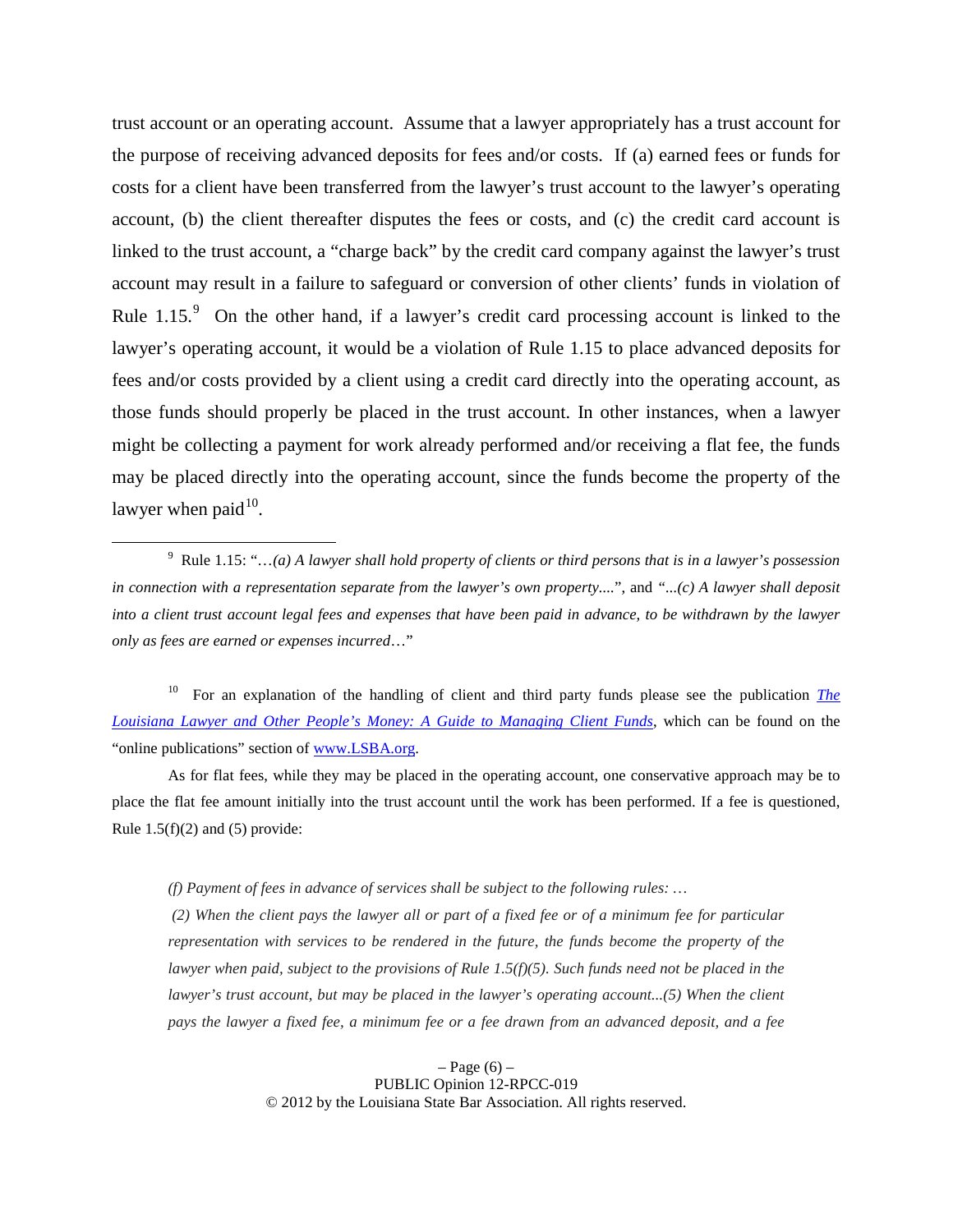Thus, "best practices" would recommend that a lawyer have both the trust account and the operating account linked to the lawyer's credit card account protecting a client so that funds received from the client's credit card may be placed correctly into the proper account. The "merchant agreement" or contract between the vendor/credit card company and lawyer should also provide that any "charge back", other disputed transaction, or costs associated with using the credit card will be charged solely to the lawyer's operating account. In short, care should be taken by the lawyer to make sure that the lawyer's agreement with the bank/credit card company does not contain any provisions which would trigger a violation to Rule 1.15, *Safekeeping of Property*. A lawyer accepting credit cards, therefore, should take steps to make sure that any bank/credit card company used for credit card transactions with clients will be responsive to the ethical requirements of the lawyer. The lawyer should review any "merchant agreements"/contracts and make sure they allow the lawyer to be compliant with the Louisiana Rules of Professional Conduct<sup>11</sup>.

*dispute arises between the lawyer and the client, either during the course of the representation or at the termination of the representation, the lawyer shall immediately refund to the client the unearned portion of such fee, if any. If the lawyer and the client disagree on the unearned portion of such fee, the lawyer shall immediately refund to the client the amount, if any, that they agree has not been earned, and the lawyer shall deposit into a trust account an amount representing the portion reasonably in dispute. The lawyer shall hold such disputed funds in trust until the dispute is resolved, but the lawyer shall not do so to coerce the client into accepting the lawyer's contentions. As to any fee dispute, the lawyer should suggest a means for prompt resolution such as mediation or arbitration, including arbitration with the [Louisiana State Bar Association Fee](http://www.lsba.org/MembershipDirectory/lawyerfee.asp?Menu=MS)  [Dispute Program.](http://www.lsba.org/MembershipDirectory/lawyerfee.asp?Menu=MS)*

 $\overline{a}$ 

<span id="page-6-0"></span><sup>11</sup> The Committee is aware that some vendors, such as  $\frac{LawPay}{U}$  or others, may focus on the handling of credit card arrangements with lawyers' accounts. Whatever vendor/company is used, a lawyer has an obligation to ensure that the "merchant agreement" and transactions permit a lawyer to meet all ethical standards. While some jurisdictions may have approved a web-based payment processing service allowing for an intermediate account where funds are not placed directly into a lawyer's trust account but soon thereafter transferred there, other jurisdictions have not. Lawyers should be wary if client funds will not flow directly to the lawyer because the lawyer

> $-$  Page  $(7)$  – PUBLIC Opinion 12-RPCC-019 © 2012 by the Louisiana State Bar Association. All rights reserved.